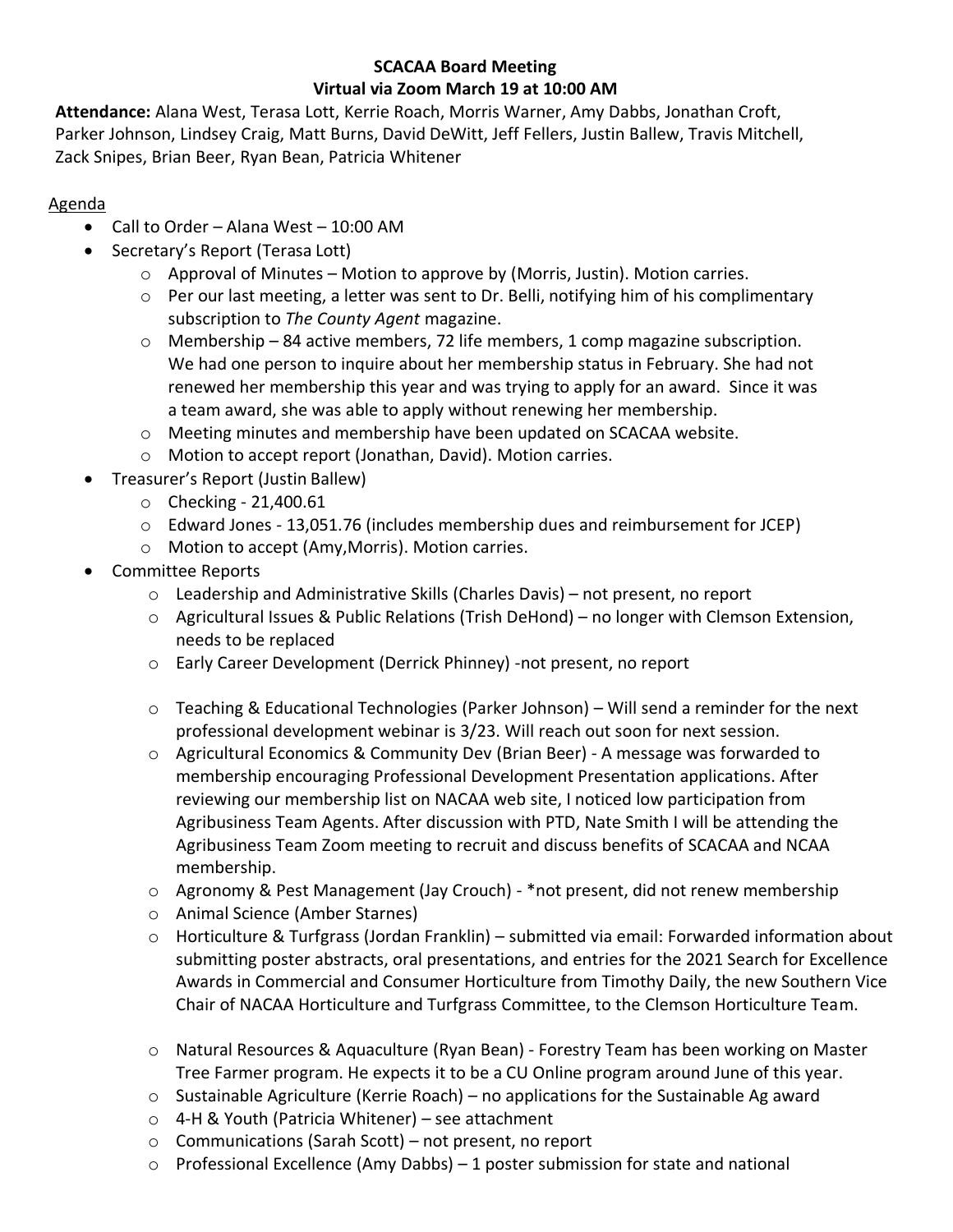- o Public Relations (Kim Morganello)- not present but Alana reports she had inquired about the deadline for state award to be reported to National. Patricia asks if you are chair for an award, can you approve yourself. Brian reports that traditionally, it is not allowed. Amy suggests reaching out to National Chair. After more discussion, it is the only award and part of a team so it is ok to approve so it is moved forward. Further discussion reveals the award appeared under Search for Excellence which falls to David DeWitt although it seems it should go to the 4-H chair. There has been some confusion in the past. Alana will follow-up.
- o Recognition & Awards (Jeff Fellers)- sent email requesting nominations for Certificate of Merit, Friend of Extension, and Media Award. They are due on 4/9.
- o Scholarship (Cassie LeMaster) she has left Clemson Extension and will need to be replaced. Morris will address as part of his responsibilities.
- $\circ$  Search for Excellence (David DeWitt) There were 2 submitted for 4-H. David plans to ask someone to help review to determine which moves forward.
- o AM/PIC (Zack Snipes) See Old Business
- o Policy and Resolutions (Morris Warner)
- o Life Member (Matthew Burns)
- o Nominating (Morris Warner) see attachment from Morris
- $\circ$  State Meeting Fund Raising (David DeWitt) See Old Business touched on earlier. Communications Awards sponsors secured. Will follow up with Jonathan regarding Sunbelt.

Motion to approve committee reports (Kerrie, David). Motion carries.

- Old Business
	- o Webinar Series- Parker Johnson (already discussed)
	- o JCEP (Alana West and Zach Snipes) both attended and Alana reports worthwhile sessions.
	- $\circ$  PILD (Alana West) can't attend due to programming conflict.
	- o Invitation to SC State- Alana West did not discuss
	- o Awards
		- Posters see committee reports
		- Communications Sarah Scott, Communications Chair, not present
		- Search for Excellence see committee awards
		- Ag Awareness and Appreciation Alana will check to see if we had applications and ensure it is judged.
	- o 2021 AM/PIC Update (Zack Snipes)
		- Still planning for May 12-14. Zack presents pros and cons of in-person versus virtual since uncertain if we could have in-person. After discussion, Amy motions the 2021 AM/PIC be moved to virtual format ( $2<sup>nd</sup>$  Morris). Motion carries. Morris asks about sponsors. Ag South and Arbor will sponsor communications awards. The money from last year is still available since it wasn't spent. Other than that, no fundraising has been pursued. Morris asks about Sunbelt (Chip). Jonathan indicates Chip was on board but we can reach out again with specific information.
	- o 2021 Fundraising (David DeWitt) recaps information already shared pointing out not many funds are needed but that can be pursued should the need arise.
- New Business
	- o Attendance for Receiving Awards: add a time frame for which excuses can be approved
		- After discussion, the group decides to leave the policy as is with no time frame specified and handle on a case by case basis.
	- o Next meeting Based on history, the meeting would be Wednesday, May 12 prior to the virtual AM/PIC.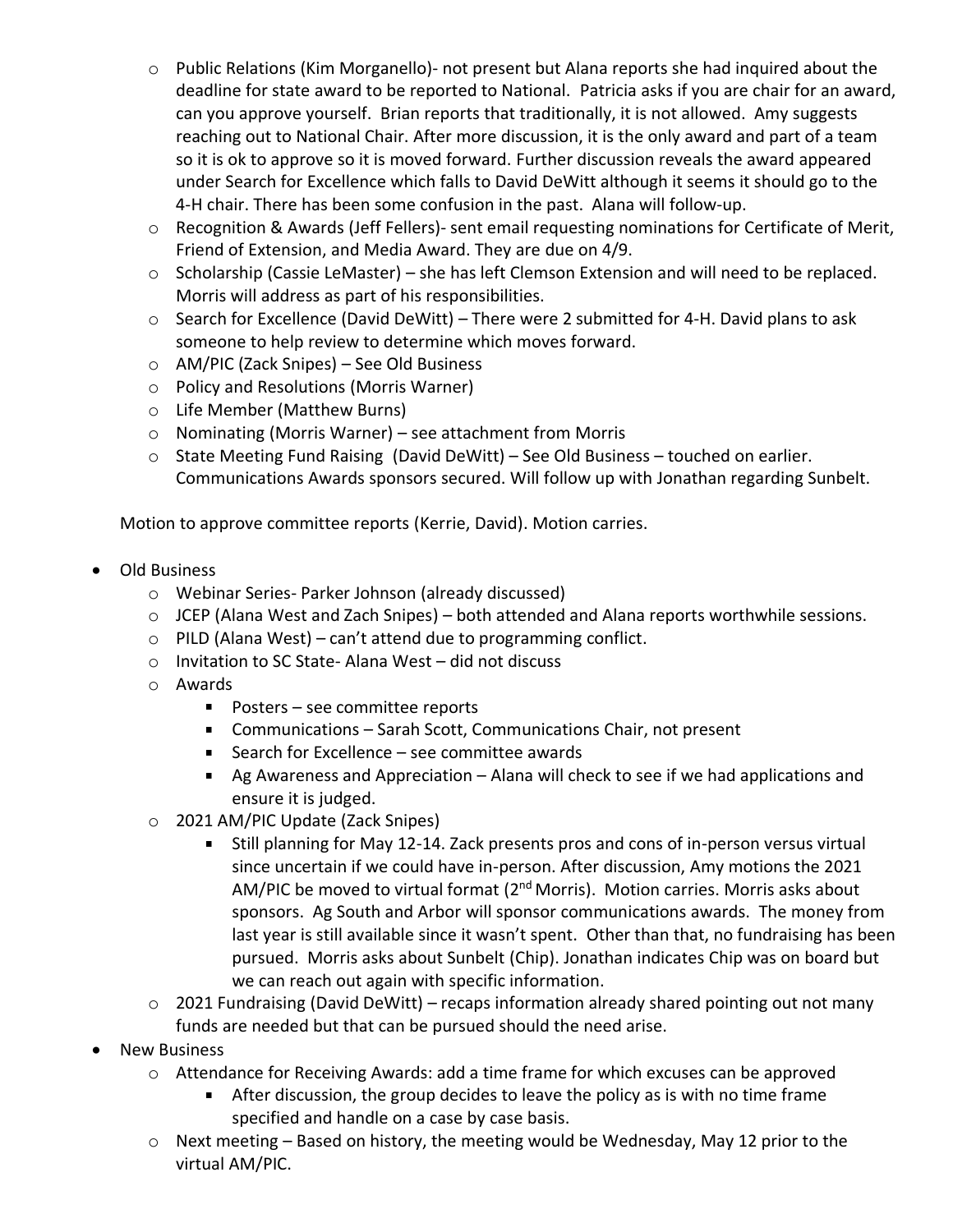• Adjourn (Alana West) Motion by Morris, 2nd by Amy. Meeting adjourned at 10:50 AM.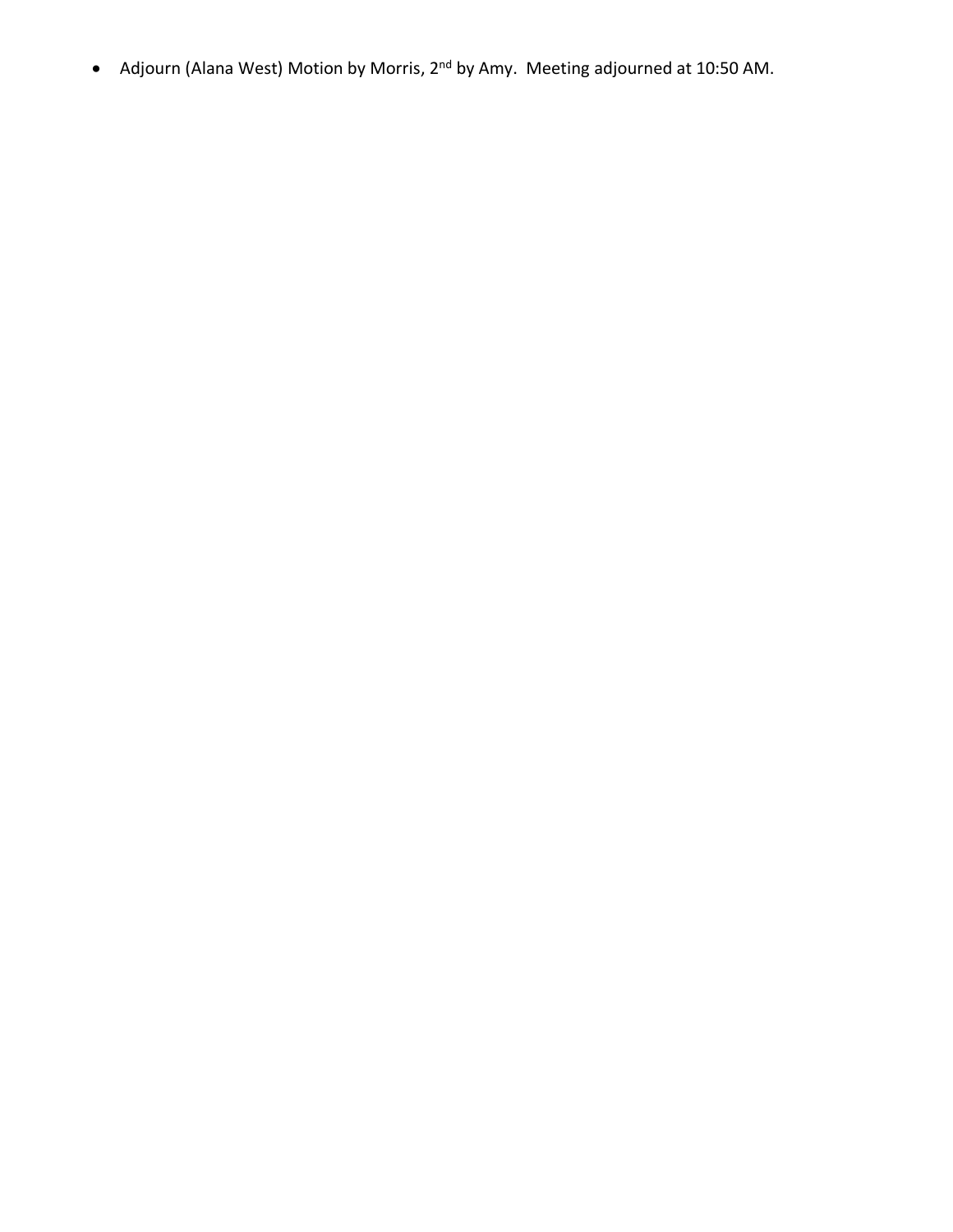# SCACAA 2021 Officer Nominations

| President              | <b>Zachary Snipe</b> |
|------------------------|----------------------|
| <b>President Elect</b> | David DeWitt         |
| <b>Vice President</b>  | Ryan Bean            |
| Secretary              | Kerrie Roach         |
| <b>Treasurer</b>       | <b>Justin Bellew</b> |
| Past President         | Alana West           |

# District Directors

| District 1                            |      |
|---------------------------------------|------|
| Chris Talley (complete Kerrie's term) | 2022 |
| Lindsey Craig                         | 2023 |
| District 2                            |      |
| Amy Dabbs                             | 2023 |
| At Large                              |      |
| <b>Travis Mitchell</b>                | 2023 |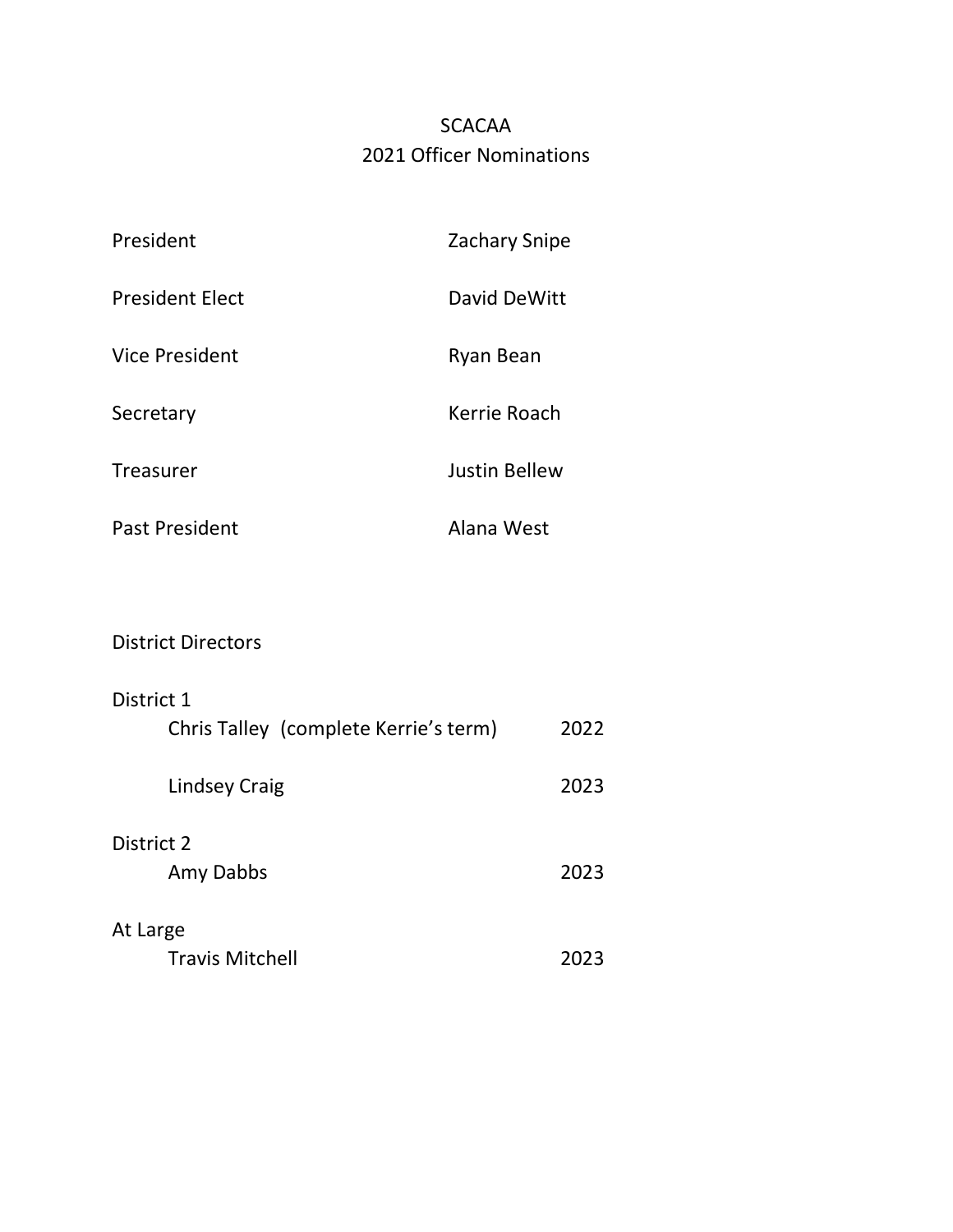

### **March 2021**

SCACAA 4-H Youth Development Report:

- Welcome new agent, Kendall Winn, Laurens County 4-H
- Job opening for 4-H Agent, Kershaw County, housed in Camden.
- Virtual 4-H Legislative Day April  $20<sup>th</sup>$
- Spring Calendar of 4-H Events with links:

#### *March 2021*

- March 1 Pullet Chain and Laving Flock Project 10am deadline
- March 6 [SC 4-H Senior Weekend](https://www.clemson.edu/extension/4h/programs/leadership/state-level-leadership.html) (Saturday and Sunday) virtual [SC Senior 4-H Presentation Contest](https://www.clemson.edu/extension/4h/programs/leadership/presentation-contest.html) - State level - virtual
- March 6-7 SCTP Border Skirmish PSC
- March 8 Flippity Training in place of our Coffee Break
- March 12 **[Deadline to register for the SC 4-H Horse Project Creative Contest](https://www.clemson.edu/extension/4h/programs/ag-animals/horse/creativecontest/index.html)**
- March 17 SC 4-H Team Meeting
- March 20 SCTP Sporting Clays Moree's
- March 21 **[Deadline for State 4-H Horse Judging Contest Registration](https://www.clemson.edu/extension/4h/programs/ag-animals/horse/horsejudging/index.html)**
- March 22 Coffee Break Training 10:00 AM
- March 30 Cloverbud Horse Academy 5 pm
- Horse Academy 6 pm
- March 31 [HLS Video Contest submission due for March](https://www.clemson.edu/extension/4h/programs/healthy-lifestyles/index.html)

#### *April 2021*

- April 2 **[SC 4-H Small Garden Project](https://www.clemson.edu/extension/4h/programs/natural-resources/small-garden/index.html) - Registration Deadline**
- April 3 **[State 4-H Online Horse Judging Contest](https://www.clemson.edu/extension/4h/programs/ag-animals/horse/horsejudging/index.html)**
- April 3-10 [SC 4-H Horse Creative Contest Online Showcase](https://www.clemson.edu/extension/4h/programs/ag-animals/horse/creativecontest/index.html)
- April 4 **[\\$4 for 4-H Day](mailto:https://iamatiger.clemson.edu/giving/giving-to-clemson?id=96742be6-b6a6-42ba-9410-789d280ffd58)**
- April 5 Coffee Break 10:00 AM
- April 10 SCTP State Skeet at PSC
- April 10-16 **NATIONAL 4-H CONFERENCE - Washington, DC (virtual)**
- April 12 [4-H Pinckney Leadership Camp Applications Due \(middle school\)](https://www.clemson.edu/extension/4h/pinckney/camp.html)

#### **GREENVILLE COUNTY COOPERATIVE EXTENSION SERVICE**

301 University Ridge Suite 4300 Greenville, SC 29601

**P** 864-232-4431 | **F** 864-232-4738 | *www.clemson.edu/extension/greenville*

Clemson University Cooperative Extension Service offers its programs to people of all ages, regardless of race, color, gender, religion, national origin, disability, political beliefs, sexual orientation, gender identity, marital or family status and is an equal opportunity employer.